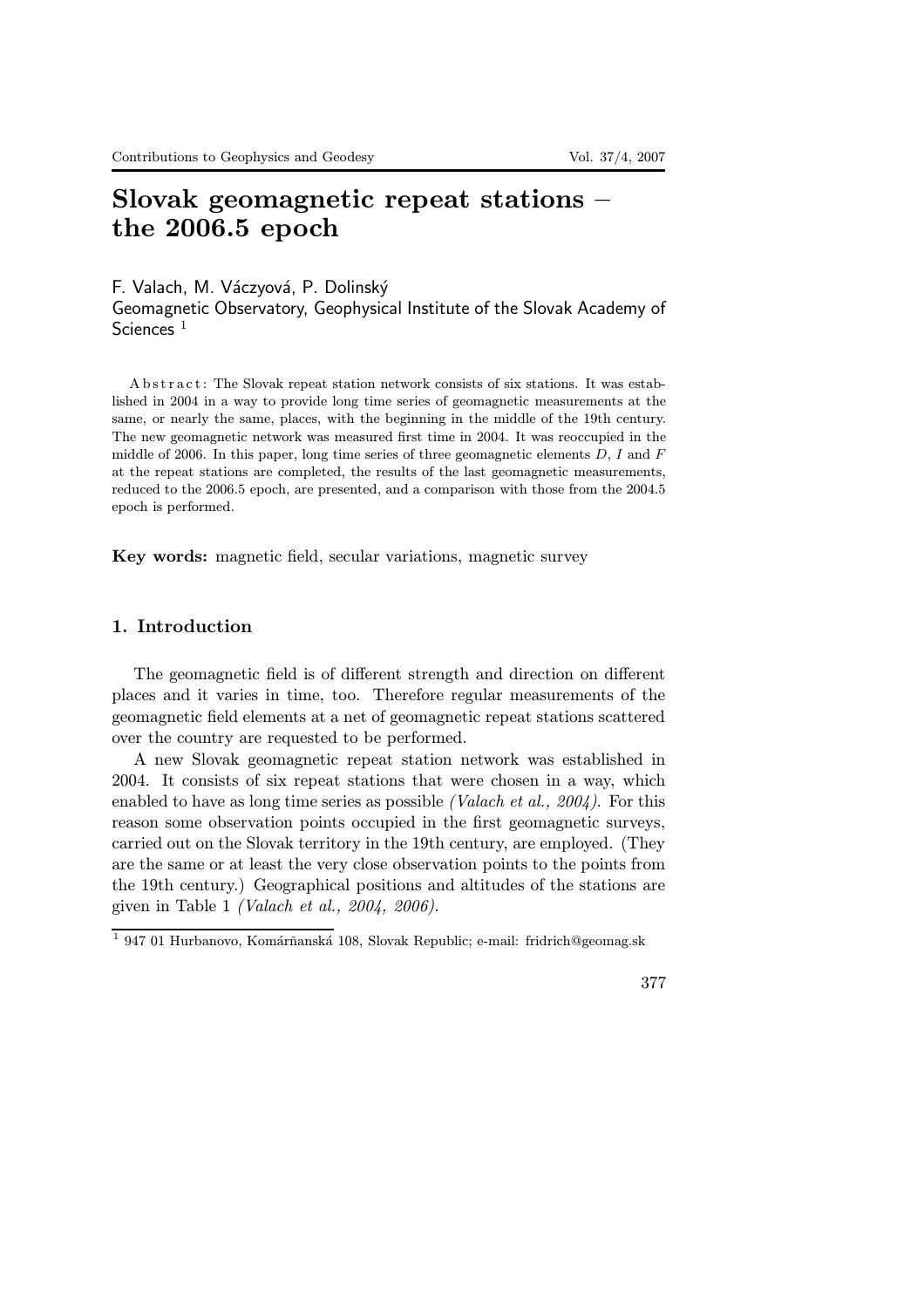The 19th century's measurements are summarized in (Barta, 1954). Later geomagnetic surveys, carried out in the 20th century, are published in (Cechura, 1934; Běhounek, 1939; Ochaba, 1954; Krajčovič and Németh, 1972; Podsklan, 1987; Váczyová, 1999). The geomagnetic repeat station survey accomplished in 2004, with the results reduced to the 2004.5 epoch, is referred in (Valach et al., 2006). The network of the secular stations avoids strong local geomagnetic anomalies, the observation points are free of artificial disturbances in the geomagnetic field, and they are distributed over the country as regularly as possible. The density of the network is about 1 station per 7500 square kilometres.

Table 1. Geographical positions and altitudes of the repeat stations

| No. | Name of           | Geograph.      | Geograph.       | Altitude |
|-----|-------------------|----------------|-----------------|----------|
|     | the Station       | Latitude $[°]$ | Longitude $[°]$ | [m]      |
|     | Hurbanovo         | 47.88          | 18.20           | 112      |
| 2.  | Očkov             | 48.65          | 17.755          | 160      |
| 3.  | Rajec             | 49.09          | 18.65           | 487      |
| 4.  | Rimavská Sobota   | 48.375         | 20.02           | 239      |
| 5.  | Spišské Podhradie | 49.00          | 20.73           | 520      |
| 6.  | $_{\rm Ubre{\z}$  | 48.79          | 22.125          | 140      |
|     |                   |                |                 |          |

## 2. Equipment and methods od data processing

At the repeat stations, complete series of D and I measurements with the DI-flux theodolite, Zeiss Theo 015B with Elsec 810, were performed. Each DI-flux measurement was supplemented with 10 PPM measurements of the total magnetic field with EDA magnetometer. The measurements were carried out in daytime with no special requirements, about what part of day to use, adopted. Only limitations arisen from the method for the determination of astronomical azimuths, for which the observations of the Sun were used.

The data were reduced to the 2006.5 epoch with the help of the records of the geomagnetic field from the Hurbanovo Geomagnetic Observatory. The assumption of identical transient variations of the geomagnetic field on the whole territory of Slovakia was considered for this purpose. The following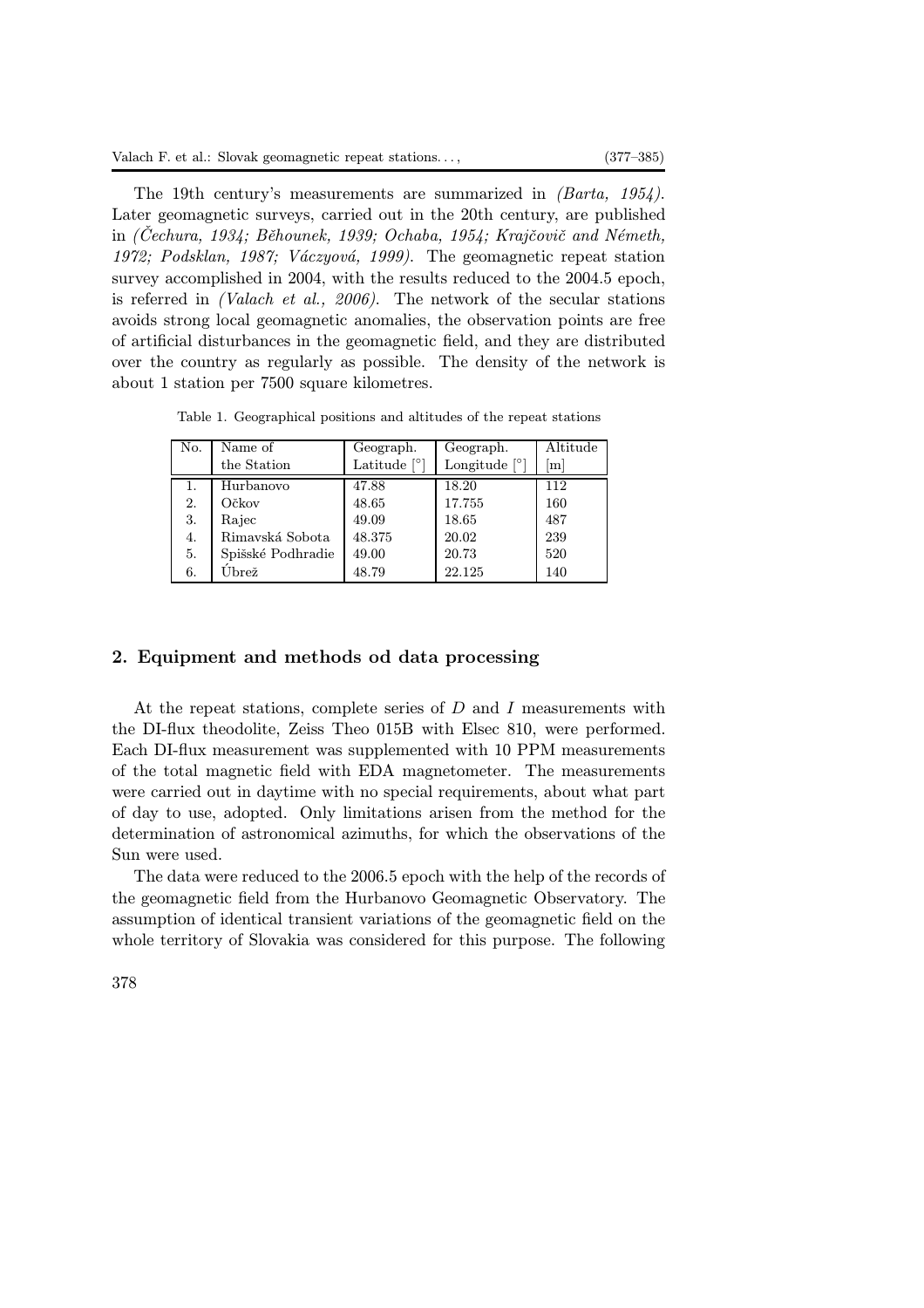formula was used to obtain the reduced value of an element at a repeat station:

$$
E_{ST,2006.5} = E_{ST,t} - (E_{HRB,t} - E_{HRB,2006.5}),
$$
\n(1)

where  $E_{ST,t}$  is the value of the geomagnetic field element measured at the repeat station at time of the measurement  $t$ ,  $E_{HRB,t}$  is the element's value at Hurbanovo Observatory for time t and  $E_{HRB,2006.5}$  is the observatory value for the 2006.5 epoch.

In order to model the distribution of the geomagnetic elements over the territory of Slovakia, a linear model was computed. It was done employing the mean square method.

#### 3. Geomagnetic elements and their secular variations

Reduced to the 2006.5 epoch data at the six repeat stations are presented in Table 2. Using these data, the time series of the geomagnetic elements at the repeat stations, published earlier in (Valach et al., 2006 ), can be completed (Figs. 1–3).

| <b>Repeat Station</b> | Declination        | Inclination        | <b>Total Field</b> |
|-----------------------|--------------------|--------------------|--------------------|
| Hurbanovo             | $3^{\circ}$ 11.86' | $64^{\circ}$ 13.8' | 48 307.81 nT       |
| Očkov                 | $3^{\circ}$ 07.18' | $64^{\circ}$ 53.5' | 48 596.00 nT       |
| Rajec                 | $3^{\circ}$ 22.27' | $65^{\circ}$ 18.1' | 48 646.79 nT       |
| Rimavská Sobota       | $3^{\circ}$ 46.59' | $64^{\circ}$ 49.6' | 48 586.75 nT       |
| Spišské Podhradie     | $3^{\circ} 55.29'$ | $65^{\circ} 22.1'$ | 48 789.00 nT       |
| Úbrež                 | $4^{\circ}$ 13.35' | $65^{\circ}$ 12.8' | 48 814.97 nT       |

Table 2. Geomagnetic repeat station data for the 2006.5 epoch

In order to describe the distribution of geomagnetic elements D, I and F over the territory of Slovakia, linear models were computed. They can be expressed by equations

$$
D_{2006.5} = (3.228 \pm 0.029) + (0.023 \pm 0.036) \cdot (\varphi - \varphi_{HRB}) + + (0.2581 \pm 0.0097) \cdot (\lambda - \lambda_{HRB}),
$$
 (2)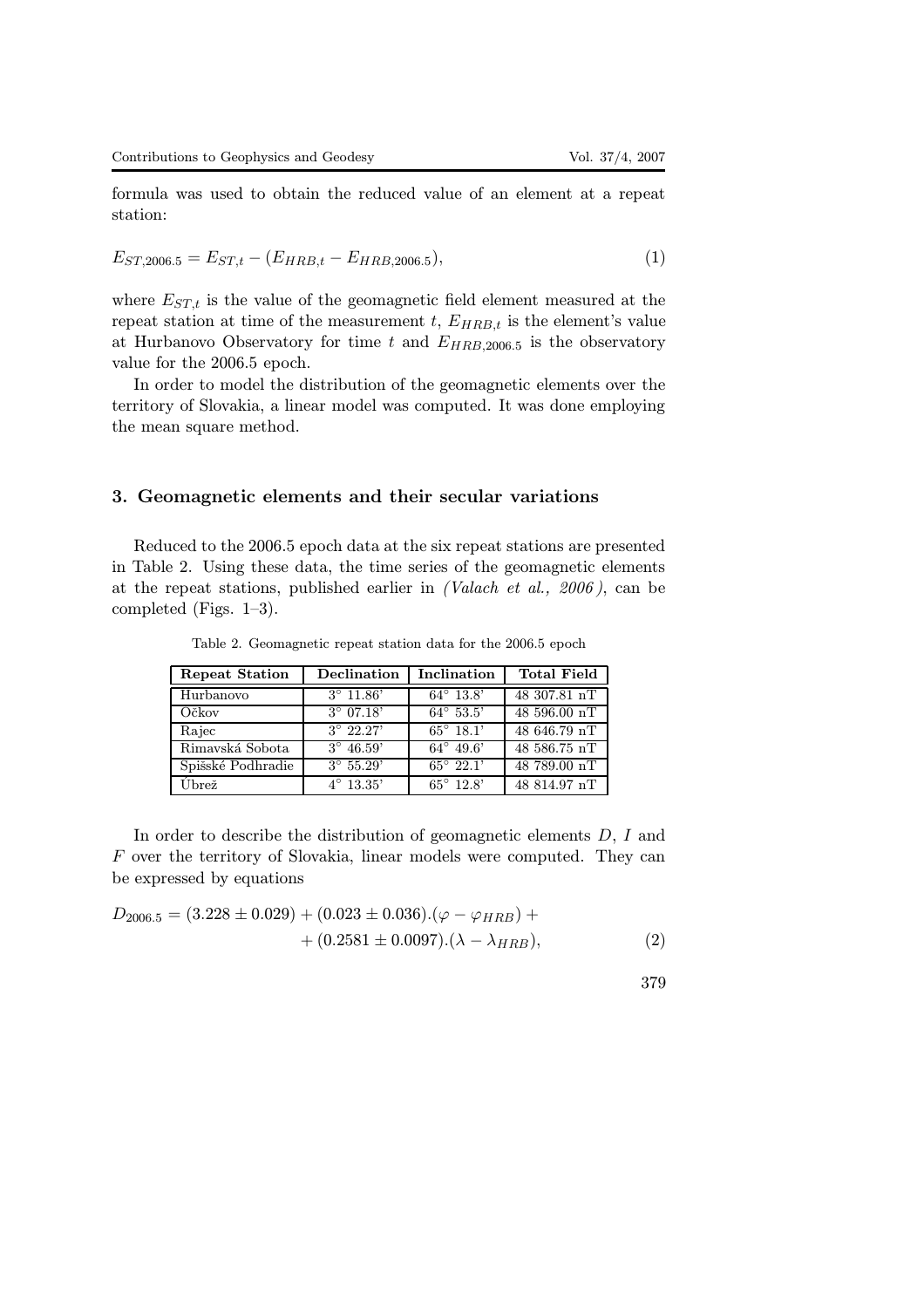

Fig. 1. Declination at the six Slovak repeat stations since the 19th century to the 2006.5 epoch.

$$
I_{2006.5} = (64.254 \pm 0.027) + (0.856 \pm 0.034).(\varphi - \varphi_{HRB}) + + (0.0543 \pm 0.0090).(\lambda - \lambda_{HRB}),
$$
\n(3)

$$
F_{2006.5} = (48318 \pm 14) + (256 \pm 17).(\varphi - \varphi_{HRB}) + + (69.3 \pm 4.5).(\lambda - \lambda_{HRB}).
$$
\n(4)

Here geomagnetic elements  $D$  and  $I,$  as well as geographical longitude  $\lambda$ and latitude  $\varphi$ , are expressed in arc degrees. Total magnetic field,  $F$ , is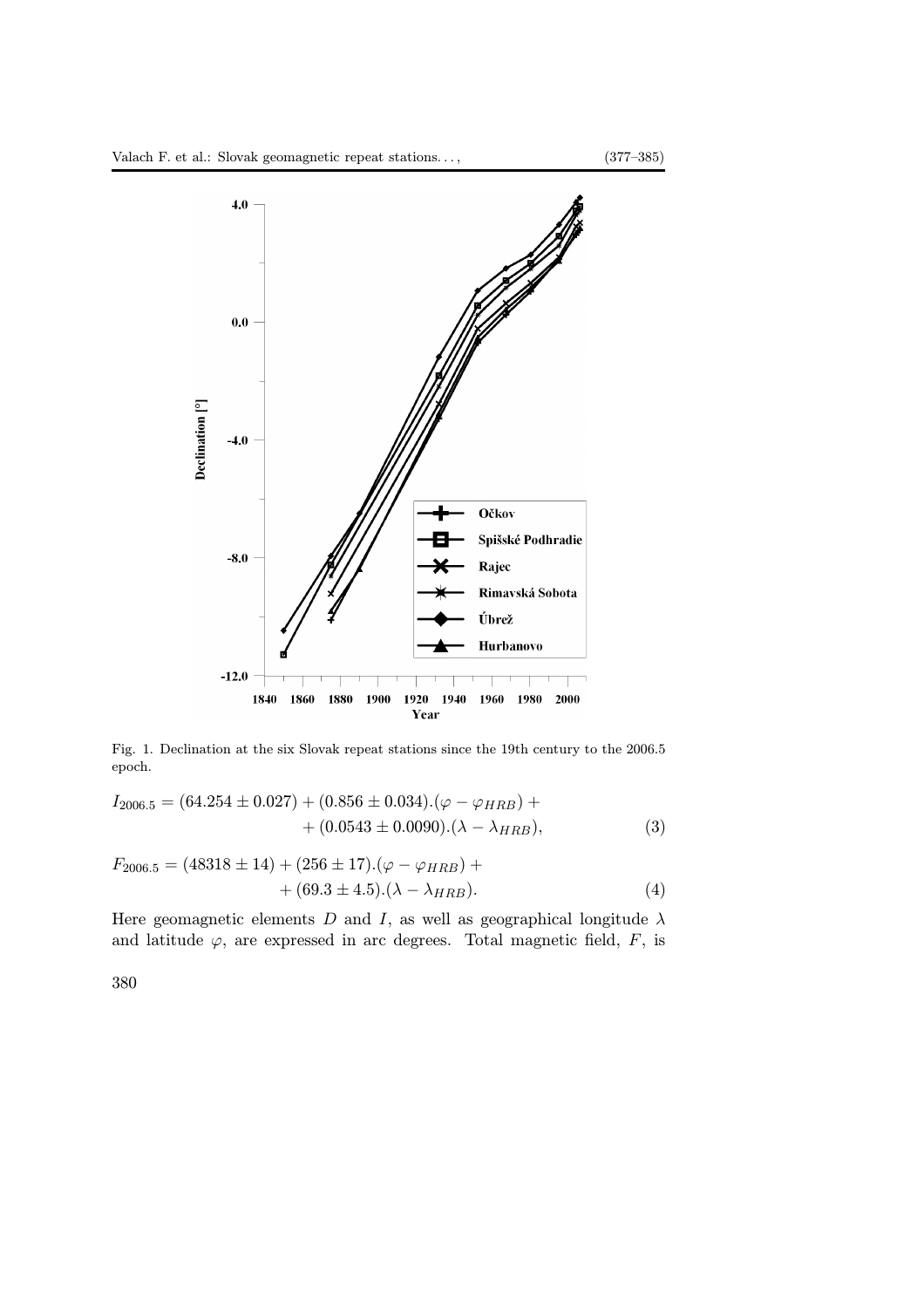

Fig. 2. Inclination at the six Slovak repeat stations since the 19th century to the 2006.5 epoch.

expressed in nT. The coefficients in the parentheses are written together with their probable errors, i.e.,  $2\sigma/3$ .

Secular variations of the geomagnetic elements, i.e., the rates of the geomagnetic elements change with time, can also be described by linear models. They were calculated comparing the current values with those measured in 2004 (Valach et al., 2006 ). Their distribution in Slovakia can be expressed by equations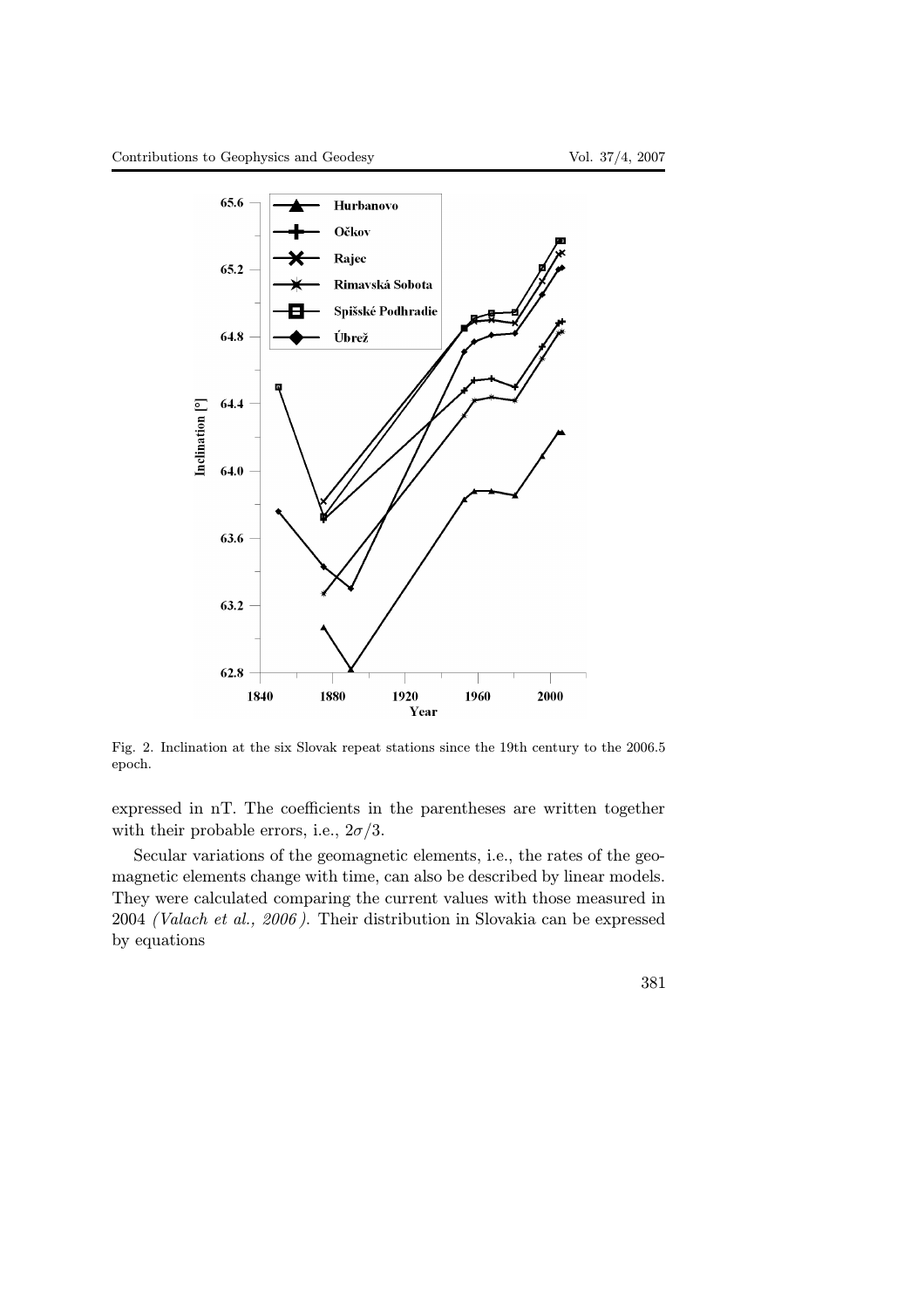

Fig. 3. Total magnetic field at the six Slovak repeat stations since the 19th century to the 2006.5 epoch.

$$
\dot{D} = (5.09 \pm 0.19) - (0.80 \pm 0.23).(\varphi - \varphi_{HRB}) + \n+ (0.082 \pm 0.062).(\lambda - \lambda_{HRB}),
$$
\n(5)

$$
\dot{I} = (10.7 \pm 6.6) + (14.2 \pm 8.2).(\varphi - \varphi_{HRB}) - (2.3 \pm 2.2).(\lambda - \lambda_{HRB}),
$$
\n(6)

$$
\dot{F} = (28.0 \pm 2.1) + (5.3 \pm 2.6).(\varphi - \varphi_{HRB}) -
$$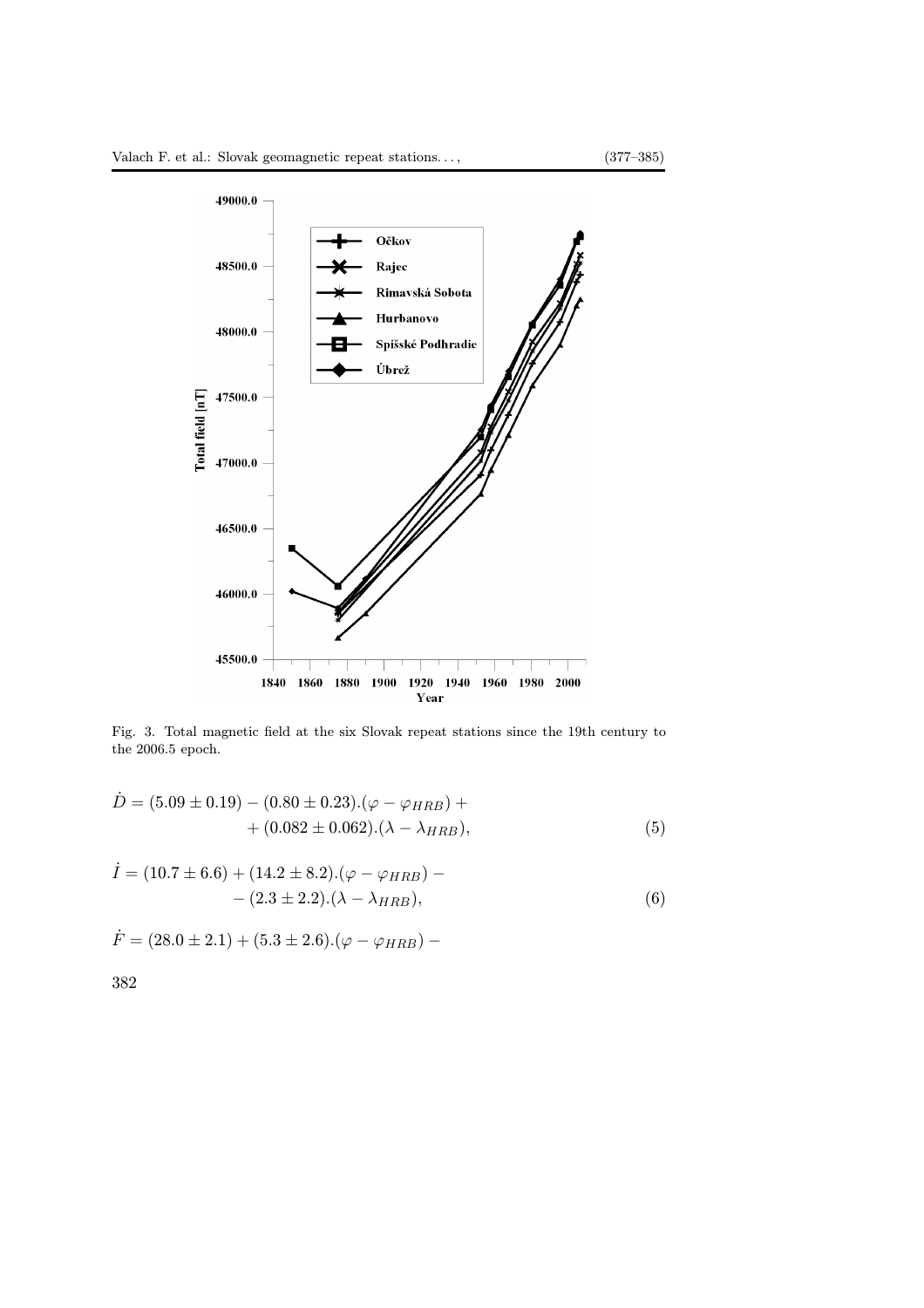$$
-(22.2 \pm 0.70).(\lambda - \lambda_{HRB}). \tag{7}
$$

Here  $\dot{D}$  is expressed in arc minutes per year,  $\dot{I}$  is in arc seconds per year and  $\dot{F}$  is in nT per year. The coefficients in Eqs. (5)–(7) are written together with their probable errors.

The secular variation of declination can be visualized, if the isogones for both the current and the previous epochs are drawn together in the same picture. Such isogones for declination (linear model) in the 2004.5 and 2006.5 epochs are shown in Fig. 4. In the same way secular variations for inclination and total magnetic field are shown in Figs. 5 and 6. (For inclination the secular variation is very small.)

### 3. Conclusion

Slovak geomagnetic repeat stations were reoccupied in 2006. The measurements of the geomagnetic field at the six observation points were reduced to the middle of 2006, i.e., to the 2006.5 epoch. Complete time series of geomagnetic elements  $D, I$  and  $F$  at these observation points, with the beginning in the middle of the 19th century, are shown. Linear models for



Fig. 4. The distribution of declination for the 2004.5 (dashed lines) and 2006.5 (solid lines) epochs. The values at the isogones are in arc degrees.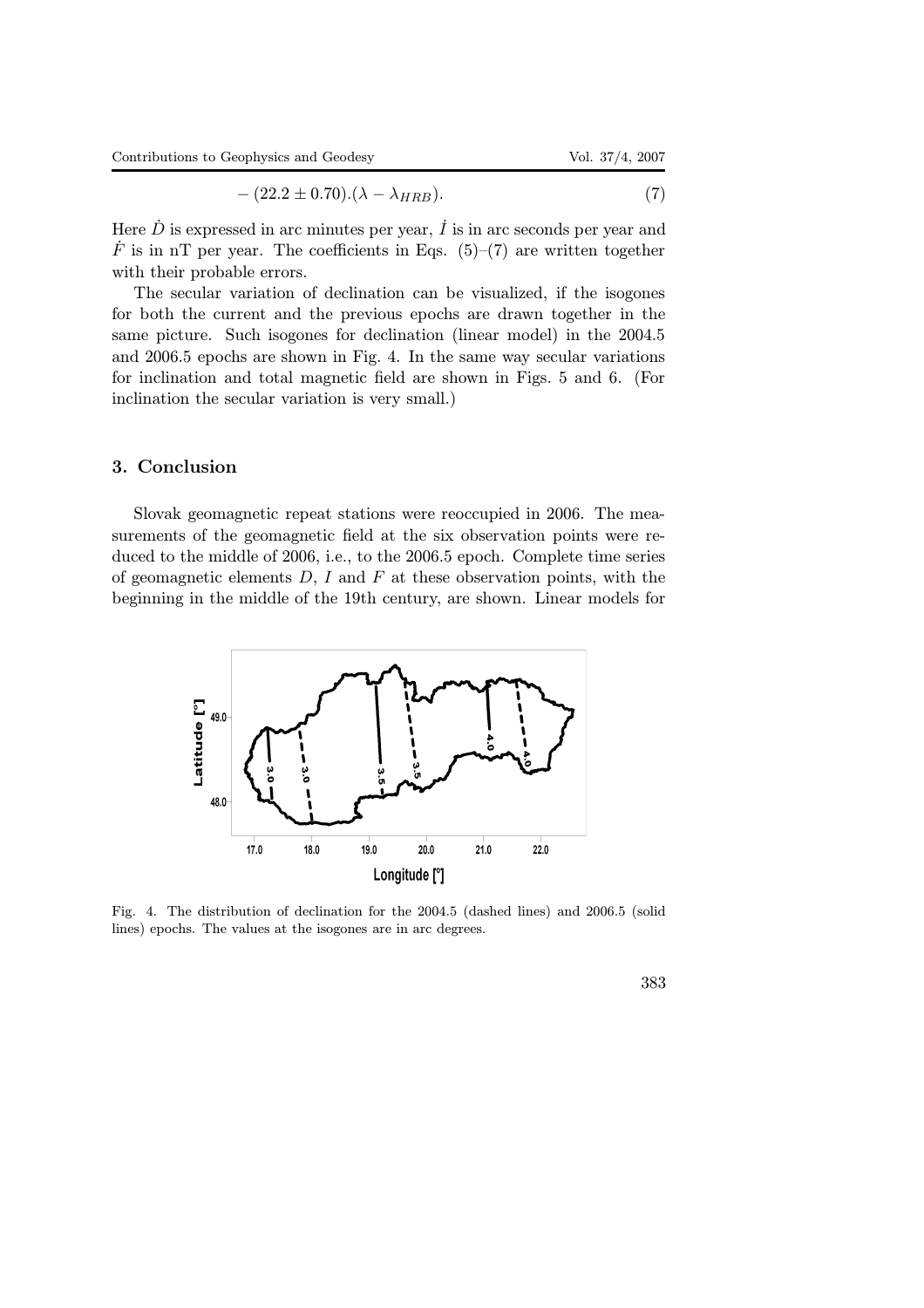

Fig. 5. The distribution of inclination for the 2004.5 (dashed lines) and 2006.5 (solid lines) epochs. The values at isolines are in arc degrees.



Fig. 6. The distribution of total magnetic field for the 2004.5 (dashed lines) and 2006.5 (solid lines) epochs. The values at the isolines are in nT.

the distribution of declination, inclination and total magnetic field, as well as for the secular variations of them were calculated.

We compared the observed values with the IGRF-10 model (http://www. ngdc.noaa.gov/IAGA/vmod/igrf.html). Average differences for the geomagnetic elements, observed values minus the IGRF ones, were found to be  $\overline{\Delta D} = (-2.73 \pm 1.17)$ ',  $\overline{\Delta I} = (-1.85 \pm 0.47)$ ' and  $\overline{\Delta F} = (-85.0 \pm 5.1)$  nT.